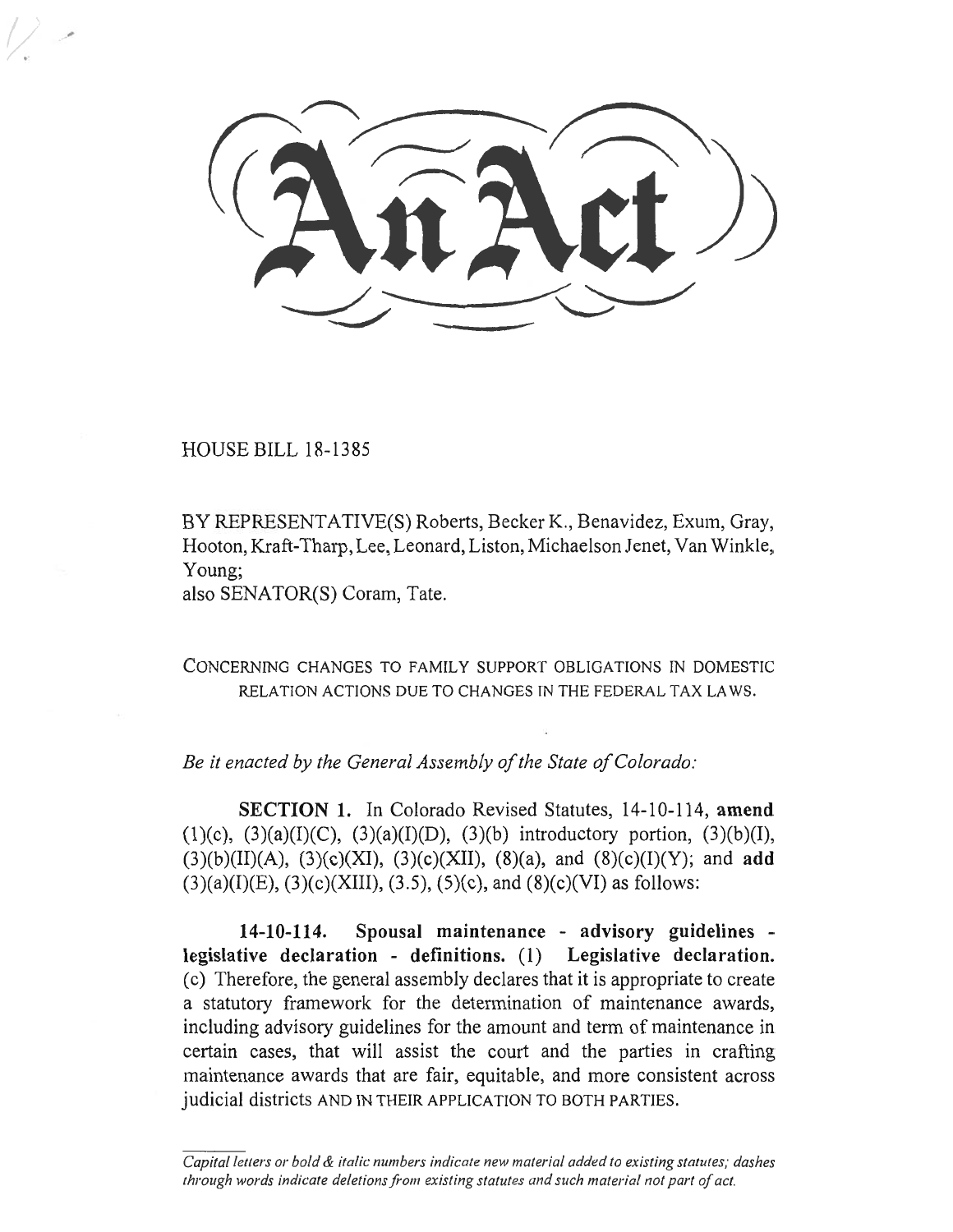(3) (a) (I) **Determination of maintenance.** When a party has requested maintenance in a dissolution of marriage, legal separation, or declaration of invalidity proceeding, prior to granting or denying an award of maintenance, the court shall make initial written or oral findings concerning:

(C) The financial resources of each party, including but not limited to the actual or potential income from separate or marital property; and

(D) Reasonable financial need as established during the marriage; AND

(E) WHETHER MAINTENANCE AWARDED PURSUANT TO THIS SECTION WOULD BE DEDUCTIBLE FOR FEDERAL INCOME TAX PURPOSES BY THE PAYOR AND TAXABLE INCOME TO THE RECIPIENT.

(b) **Advisory guideline amount and term of maintenance.** If the duration of the parties' marriage is at least three years and the parties' combined, annual adjusted gross income does not exceed the greater of two hundred forty thousand dollars, or the uppermost limits of the schedule of basic child support obligations set forth in section 14-10-115, the court shall make additional oral or written findings concerning the duration of the marriage in whole months and the ADVISORY guideline amount and term of maintenance, calculated as follows:

(I) (A) IF THE MAINTENANCE AWARD IS DEDUCTIBLE FOR FEDERAL INCOME TAX PURPOSES BY THE PAYOR AND TAXABLE INCOME TO THE RECIPIENT, the amount of maintenance under the ADVISORY guidelines is equal to forty percent of the higher income party's monthly adjusted gross income less fifty percent of the lower income party's monthly adjusted gross income; except that, when added to the gross income of the recipient, shall not result in the recipient receiving in excess of forty percent of the parties' combined monthly adjusted gross income THE PARTIES' COMBINED, MONTHLY ADJUSTED GROSS INCOME MINUS THE LOWER INCOME PARTY'S MONTHLY ADJUSTED GROSS INCOME. IF THE CALCULATION RESULTS IN A NEGATIVE NUMBER, THE AMOUNT OF MAINTENANCE IS ZERO.

(B) IF THE MAINTENANCE AWARD IS NOT DEDUCTIBLE FOR FEDERAL INCOME TAX PURPOSES BY THE PAYOR AND NOT TAXABLE INCOME TO THE

## **PAGE** 2-HOUSE BILL 18-1385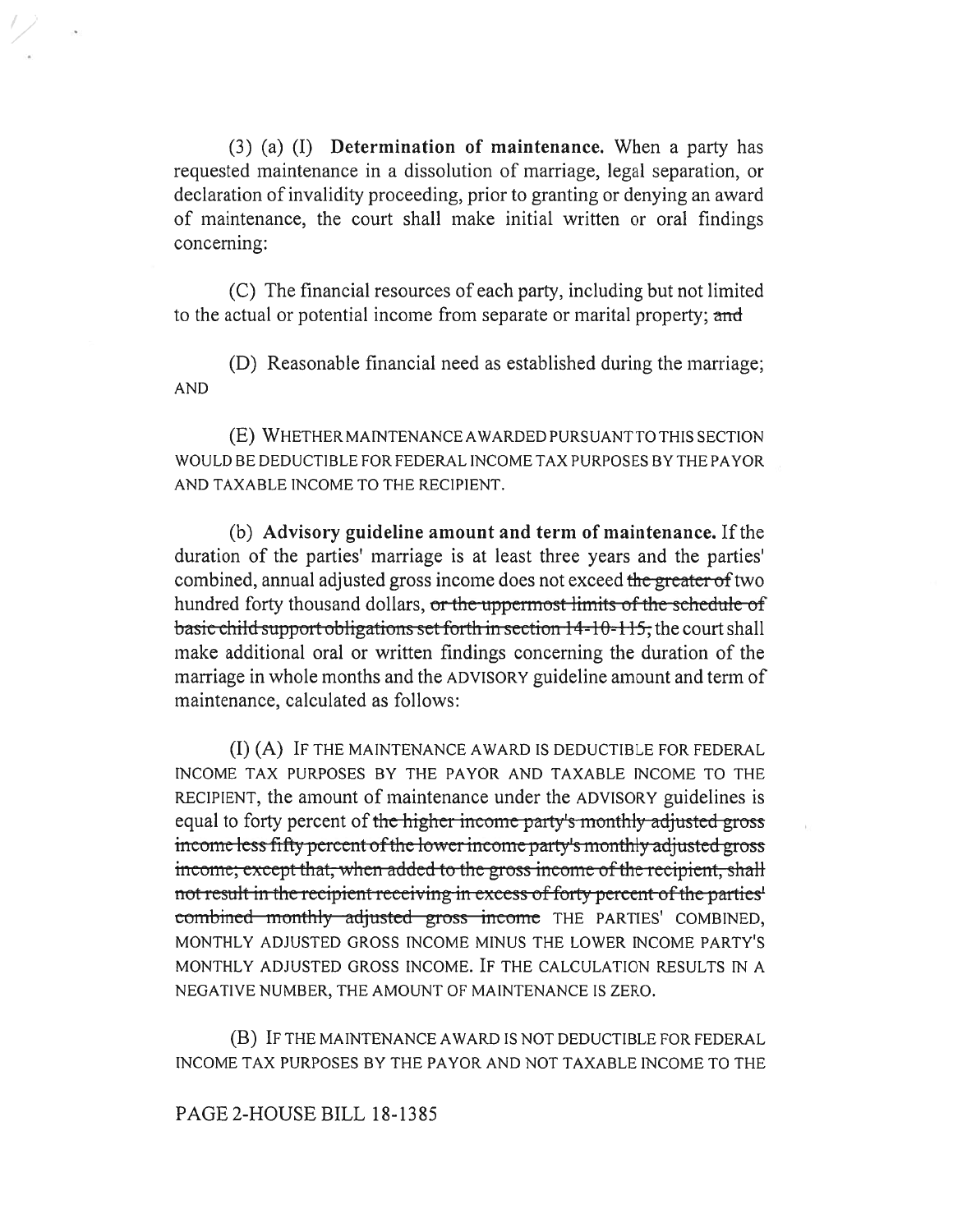RECIPIENT, THE AMOUNT OF MAINTENANCE UNDER THE ADVISORY GUIDELINES FOR PARTIES WITH A COMBINED, MONTHLY ADJUSTED GROSS INCOME OF TEN THOUSAND DOLLARS OR LESS IS EQUAL TO EIGHTY PERCENT OF THE AMOUNT CALCULATED PURSUANT TO SUBSECTION  $(3)(b)(I)(A)$  OF THIS SECTION.

(C) IF THE MAINTENANCE AWARD IS NOT DEDUCTIBLE FOR FEDERAL INCOME TAX PURPOSES BY THE PAYOR SPOUSE AND NOT TAXABLE INCOME TO THE RECIPIENT SPOUSE, THE AMOUNT OF MAINTENANCE UNDER THE ADVISORY GUIDELINES FOR PARTIES WITH A COMBINED, MONTHLY ADJUSTED GROSS INCOME OF MORE THAN TEN THOUSAND DOLLARS BUT NOT MORE THAN TWENTY THOUSAND DOLLARS IS EQUAL TO SEVENTY-FIVE PERCENT OF THE AMOUNT CALCULATED PURSUANT TO SUBSECTION  $(3)(b)(I)(A)$  OF THIS SECTION.

(II) (A) The ADVISORY term of maintenance under the guidelines, calculated in whole months, for marriages of at least three years but not more than twenty years, is set forth in the table contained in  $sub-sub$ -subparagraph  $(B)$  of this subparagraph  $(H)$  SUBSECTION  $(3)(b)(II)(B)$  OF THIS SECTION. When the duration of the parties' marriage exceeds twenty years, the court may award maintenance for a specified term of years or for an indefinite term, but the court shall not specify a maintenance term that is less than the maintenance term under the guidelines for a twenty-year marriage without making specific findings that support a reduced term of maintenance.

(c) **Factors affecting the amount and term of maintenance.** In any proceeding for maintenance, the court shall consider all relevant factors, including but not limited to:

(XI) Whether the circumstances of the parties at the time of permanent orders warrant the award of a nominal amount of maintenance in order to preserve a claim of maintenance in the future; and

(XII) Any other factor that the court deems relevant. WHETHER THE MAINTENANCE IS DEDUCTIBLE FOR FEDERAL INCOME TAX PURPOSES BY THE PAYOR AND TAXABLE INCOME TO THE RECIPIENT, AND ANY ADJUSTMENTS TO THE AMOUNT OF MAINTENANCE TO EQUITABLY ALLOCATE THE TAX BURDEN BETWEEN THE PARTIES; AND

## PAGE 3-HOUSE BILL 18-1385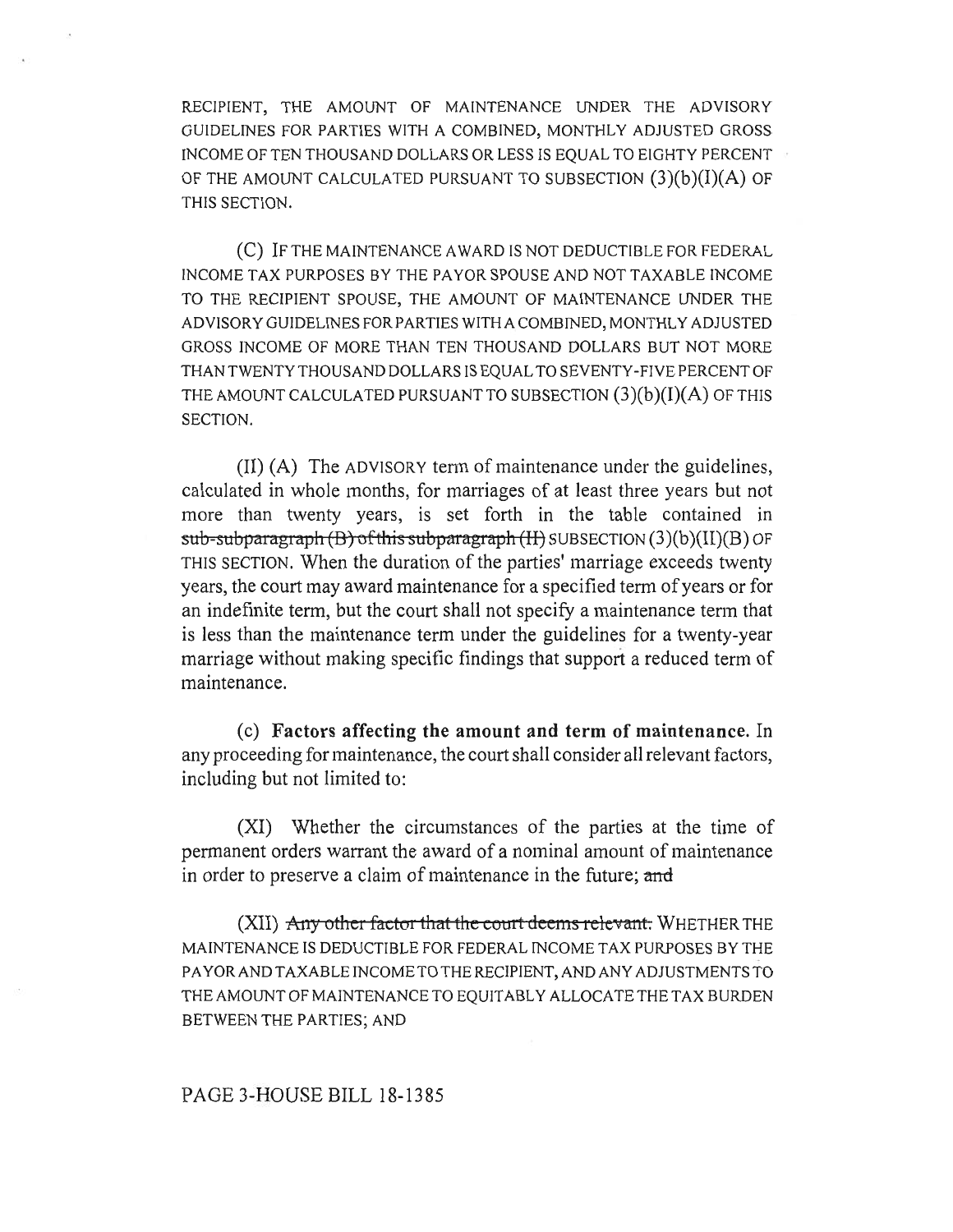(XIII) ANY OTHER FACTOR THAT THE COURT DEEMS RELEVANT.

**(3.5) Combined annual adjusted gross income in excess of advisory guideline amount.** IF THE PARTIES' COMBINED, ANNUAL ADJUSTED GROSS INCOME EXCEEDS TWO HUNDRED FORTY THOUSAND DOLLARS, THE CALCULATION METHODOLOGY DESCRIBED IN SUBSECTION **(3)(b)(I)** OF THIS SECTION FOR DETERMINING THE ADVISORY GUIDELINE AMOUNT OF MAINTENANCE DOES NOT APPLY, AND THE COURT SHALL INSTEAD CONSIDER THE FACTORS SET FORTH IN SUBSECTION **(3)(c)** OF THIS SECTION IN DETERMINING THE AMOUNT OF MAINTENANCE. THE COURT MAY CONSIDER THE ADVISORY GUIDELINE TERM OF MAINTENANCE SET FORTH IN SUBSECTION **(3)(b)(II)** OF THIS SECTION.

**(5) Modification or termination of maintenance.** (c) THE ENACTMENT OF THE DECEMBER 2017 "TAX CUTS AND JOBS ACT", PUB.L. 115-97, FEDERAL TAX LEGISLATION, DOES NOT CONSTITUTE A SUBSTANTIAL AND CONTINUING CHANGE OF CIRCUMSTANCE FOR PURPOSES OF MODIFYING MAINTENANCE ORDERS ENTERED PRIOR TO THE EFFECTIVE DATE OF THAT LAW.

**(8) Definitions.** As used in this section, unless the context otherwise requires:

(a) (I) "Adjusted gross income" means gross income as defined in  $\frac{\text{pargraph}}{\text{c}}$  of this subsection (8) SUBSECTION (8)(c) OF THIS SECTION, less preexisting court-ordered child support obligations actually paid by a party, preexisting court-ordered alimony or maintenance obligations actually paid by a party, AS ADJUSTED, IF APPLICABLE, PURSUANT TO SUBSECTION  $(8)(a)(III)$  OF THIS SECTION, and the adjustment to a party's income as determined pursuant to section 14-10-115 (6)(b) for any children who are not children of the marriage for whom the party has a legal responsibility to support.

(II) For purposes of this paragraph  $(a)$  SUBSECTION  $(8)(a)$ , "income" means the actual gross income of a party, if employed to full capacity, or potential income, if unemployed or underemployed.

(III) (A) FOR PURPOSES OF THIS SUBSECTION (8)(a), IF THE PREEXISTING COURT-ORDERED ALIMONY OR MAINTENANCE OBLIGATIONS ACTUALLY PAID BY A PARTY ARE DEDUCTIBLE FOR FEDERAL INCOME TAX

## PAGE 4-HOUSE BILL 18-1385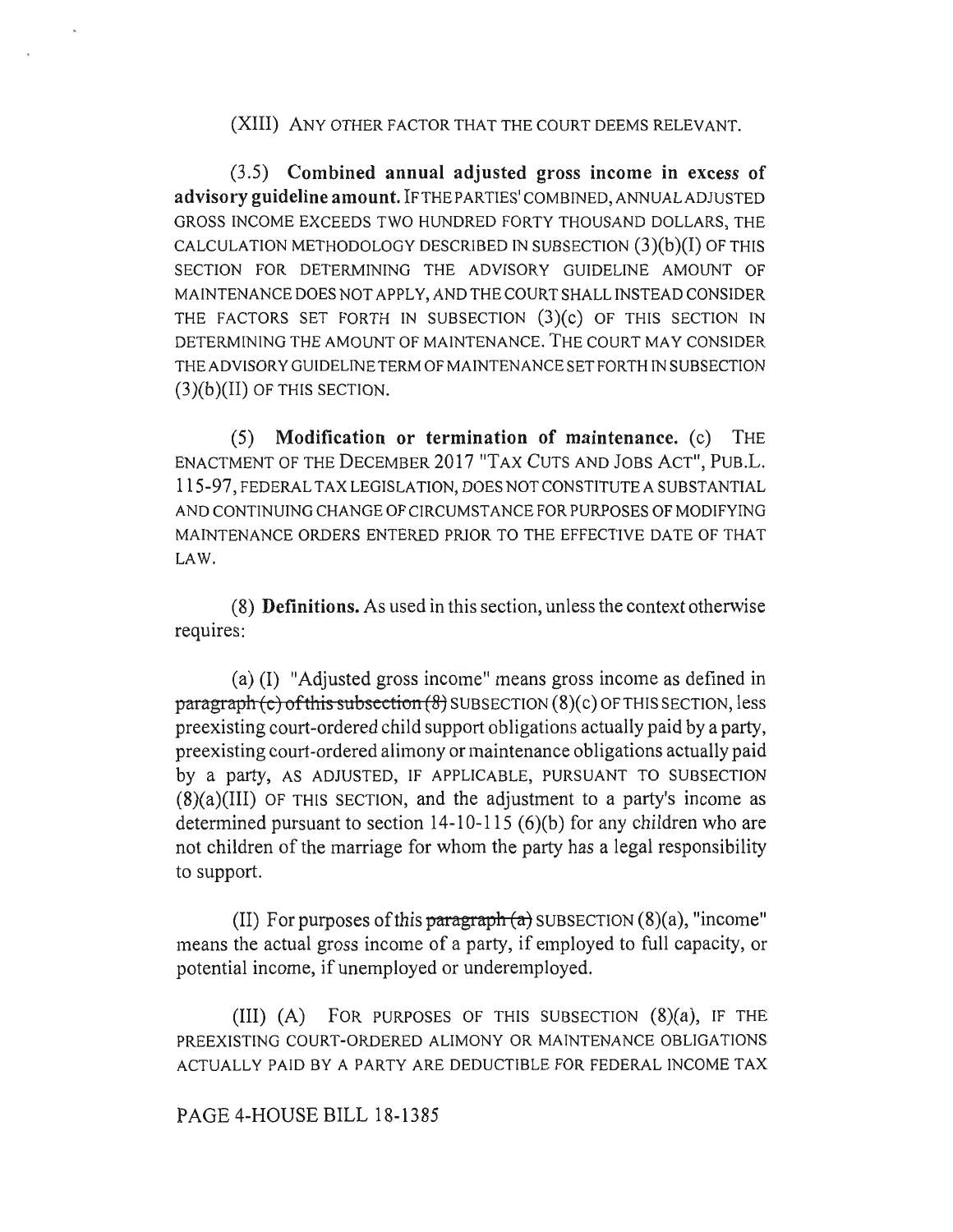PURPOSES BY THAT PARTY, THEN THE FULL AMOUNT OF ALIMONY OR MAINTENANCE ACTUALLY PAID MUST BE DEDUCTED FROM THAT PARTY'S GROSS INCOME.

(B) IF THE PREEXISTING COURT-ORDERED ALIMONY OR MAINTENANCE OBLIGATIONS ACTUALLY PAID BY A PARTY ARE NOT DEDUCTIBLE FOR FEDERAL INCOME TAX PURPOSES BY THAT PARTY, THEN THE AMOUNT OF PREEXISTING COURT-ORDERED ALIMONY OR MAINTENANCE THAT IS DEDUCTED FROM THAT PARTY'S GROSS INCOME IS THE AMOUNT ACTUALLY PAID BY THAT PARTY MULTIPLIED BY 1.25.

(c) (I) "Gross income" means income from any source and includes, but is not limited to:

(Y) Alimony or maintenance received PURSUANT TO A PREEXISTING COURT ORDER WITH A PAYOR WHO IS NOT A PARTY TO THE ACTION, AS ADJUSTED, IF APPLICABLE, PURSUANT TO SUBSECTION  $(8)(c)(VI)$  OF THIS SECTION; and

(VI) FOR PURPOSES OF SUBSECTION  $(8)(c)(I)(Y)$  OF THIS SECTION, IF ALIMONY OR MAINTENANCE RECEIVED BY A PARTY PURSUANT TO A PREEXISTING COURT ORDER IS TAXABLE INCOME TO THAT PARTY FOR FEDERAL INCOME TAX PURPOSES, THEN THE ACTUAL AMOUNT OF ALIMONY OR MAINTENANCE RECEIVED IS INCLUDED IN THAT PARTY'S GROSS INCOME. IF THE ALIMONY OR MAINTENANCE RECEIVED BY A PARTY PURSUANT TO A PREEXISTING COURT ORDER IS NOT TAXABLE INCOME TO THAT PARTY FOR FEDERAL INCOME TAX PURPOSES, THEN THE AMOUNT OF ALIMONY OR MAINTENANCE THAT IS INCLUDED IN THAT PARTY'S GROSS INCOME IS THE AMOUNT OF ALIMONY OR MAINTENANCE RECEIVED MULTIPLIED BY 1.25.

**SECTION 2.** In Colorado Revised Statutes, 14-10-115, **amend**  (3)(a), (5)(a)(I) introductory portion, and (5)(a)(I)(Y); and **add** (5)(a)(I.5) as follows:

**14-10-115. Child support guidelines - purpose - determination of income - schedule of basic child support obligations - adjustments to basic child support - additional guidelines - child support commission - definitions.** (3) **Definitions.** As used in this section, unless the context otherwise requires:

PAGE 5-HOUSE BILL 18-1385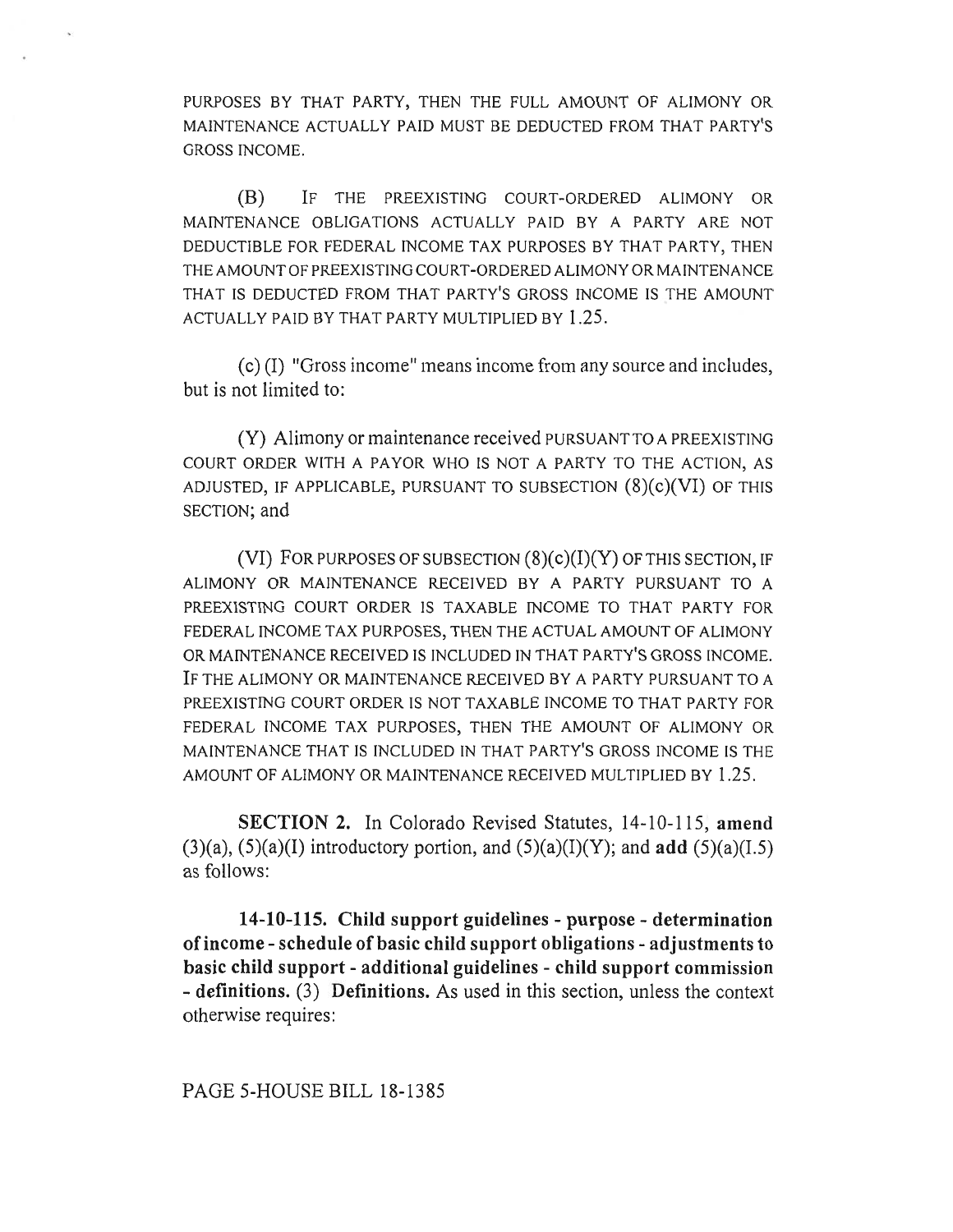(a) (I) "Adjusted gross income" means gross income, as specified in subsection (5) of this section, less preexisting child support obligations and less alimony or maintenance actually paid by a parent, AS DESCRIBED IN SUBSECTION (3)(a)(II) OF THIS SECTION.

(II) FOR PURPOSES OF THIS SUBSECTION (3)(a), IF THE ALIMONY OR MAINTENANCE ACTUALLY PAID BY A PARENT IS DEDUCTIBLE FOR FEDERAL INCOME TAX PURPOSES BY THAT PARENT, THEN THE ACTUAL AMOUNT OF ALIMONY OR MAINTENANCE PAID BY THAT PARENT MUST BE DEDUCTED FROM THAT PARENT'S GROSS INCOME. IF THE ALIMONY OR MAINTENANCE ACTUALLY PAID BY A PARENT IS NOT DEDUCTIBLE FOR FEDERAL INCOME TAX PURPOSES BY THAT PARENT, THEN THE AMOUNT OF ALIMONY OR MAINTENANCE DEDUCTED FROM THAT PARENT'S GROSS INCOME IS THE AMOUNT OF ALIMONY OR MAINTENANCE ACTUALLY PAID BY THAT PARENT MULTIPLIED BY 1.25.

(5) **Determination of income.** (a) For the purposes of the child support guidelines and schedule of basic child support obligations specified in this section, the gross income of each parent shall be determined according to the following guidelines:

(I) "Gross income" includes income from any source, except as otherwise provided in subparagraph  $(H)$  of this paragraph  $(a)$  SUBSECTION  $(5)(a)(II)$  OF THIS SECTION, and includes, but is not limited to:

(Y) Alimony or maintenance received, AS ADJUSTED, IF APPLICABLE, PURSUANT TO SUBSECTION  $(5)(a)(I.5)$  OF THIS SECTION; and

 $(1.5)$  FOR PURPOSES OF SUBSECTION  $(5)(a)(I)(Y)$  OF THIS SECTION, IF THE ALIMONY OR MAINTENANCE ACTUALLY RECEIVED BY A PARENT IS TAXABLE INCOME TO THAT PARENT FOR FEDERAL INCOME TAX PURPOSES, THEN THE ACTUAL AMOUNT OF ALIMONY OR MAINTENANCE RECEIVED IS INCLUDED IN THAT PARENT'S GROSS INCOME. IF THE ALIMONY OR MAINTENANCE ACTUALLY RECEIVED BY A PARENT IS NOT TAXABLE INCOME TO THAT PARENT FOR FEDERAL INCOME TAX PURPOSES, THEN THE AMOUNT OF ALIMONY OR MAINTENANCE THAT IS INCLUDED IN THAT PARENT'S GROSS INCOME IS THE AMOUNT OF ALIMONY OR MAINTENANCE RECEIVED BY THAT PARENT MULTIPLIED BY 1.25.

**SECTION 3. Act subject to petition - effective date.** This act

PAGE 6-HOUSE BILL 18-1385